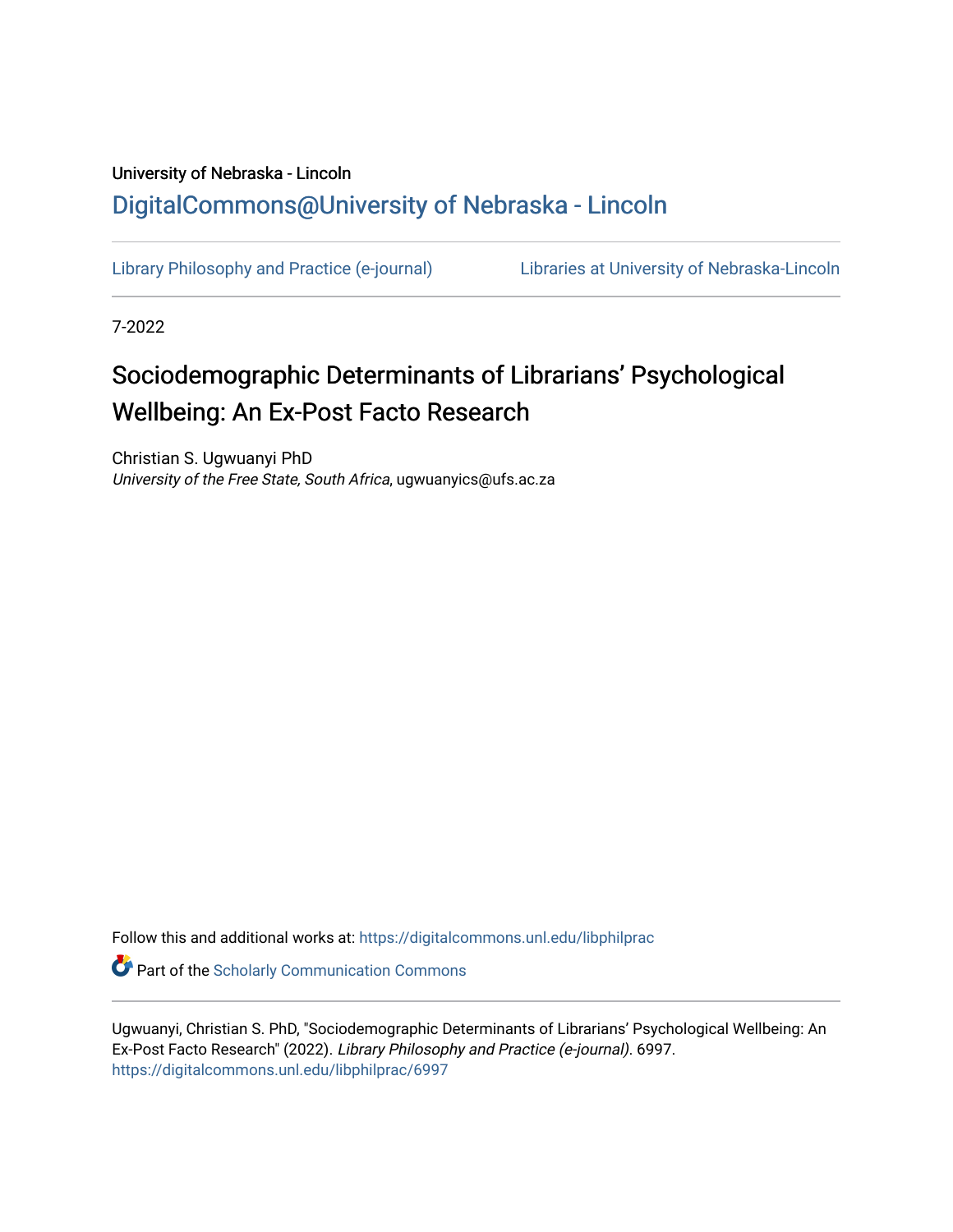# **Sociodemographic Determinants of Librarians' Psychological Wellbeing: An Ex-Post Facto Research**

**Christian S. Ugwuanyi (Ph.D)1,2** <https://orcid.org/0000-0003-2174-3674> <sup>1</sup> Research Fellow, Faculty of Education, University of the Free State, Bloemfontein, South Africa. <sup>2</sup>Department of Science Education, University of Nigeria, Nsukka

<sup>2</sup> Department of Science Education, University of Nigeria, Nsukka

#### **Correspondence email: [UgwuanyiCS@ufs.ac.za](mailto:UgwuanyiCS@ufs.ac.za)**

#### **Abstract**

Considering the enormous responsibilities placed on school librarians, this study explored the sociodemographic determinants of school librarians' psychological wellbeing in Nigeria. This study used an ex-post facto research design. Drawing from the scientific research paradigm and quantitative research approach, data were obtained on 145 school librarians using the Psychological wellbeing scale ( $\alpha = .82$ ). The 145 librarians were sampled from both Federal and state Universities in southeast Nigeria. The data were analysed using the mean and analysis of variance. The study found that, while age had no significant  $(p > .05)$  influence on librarians' psychological wellbeing, qualification had a significant  $(p < .05)$  influence on librarians' psychological wellbeing. As a result, librarians' qualifications are a crucial driver of their psychological wellbeing. Thus, it was suggested that librarians' qualifications be prioritized during their employment.

**Keywords:** Age, Librarians, Qualification, Psychological wellbeing

### **Introduction**

The term psychological well-being is used to describe a person's mental health and overall functioning. The combination of feeling good and performing well is referred to as psychological well-being (Huppert, 2009). Work is an important part of one's well-being because it provides income and reflects one's social status (Ariza-Montes et al., 2018). Individual support networks and well-being have been discovered to be important determinants in encouraging kindergarten teachers to stay on the job, resulting in improved job satisfaction and mental health (Matsuo et al., 2021). According to studies, those who have a higher level of psychological well-being are more likely to live healthier and longer lives, as well as have a higher standard of living (Kubzansky et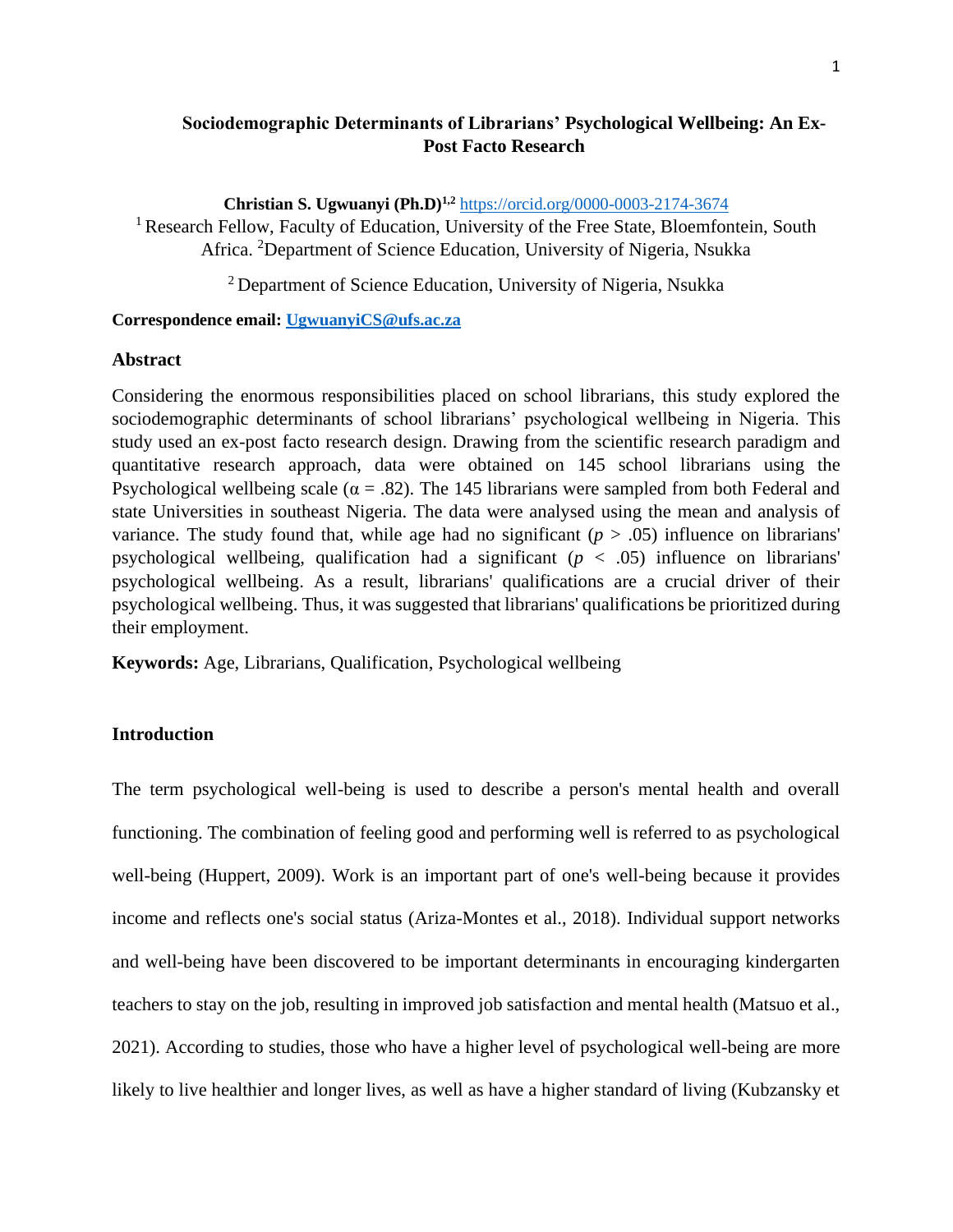al., 2018). A higher level of psychological well-being is associated with fewer social issues as well. However, according to the research, teaching places a high demand on instructors, and there is a current need to focus on teachers' occupational mental health issues (Ibrahim et al., 2021). Mental health disorders are growing more prevalent among the working population in today's world (Kärner et al., 2021).

In terms of mental and emotional stress, teaching is a hard career (echo et al., 2019). A normal teacher's day begins early in the morning and ends around 5 p.m., with extracurricular activities and other work such as assessments and reports thrown in for good measure (Ibrahim et al., 2021). According to European recommendations, a law in Italy has emphasised the importance of monitoring organizational well-being and job-related stress, assuring health and quality of life at work (Cortese et al., 2019). One of the psychosocial job hazards, occupational stress, is a substantial risk factor for mental illness in the working population (Wang et al., 2017). Negative physical and emotional reactions that occur in the workplace are referred to as occupational stress (Luo et al., 2016). As businesses migrate from manufacturing to service, the psychological and emotional demands of employment have increased. Psychosocial factors are psychological impressions or experiences associated with a person's physical and social conditions (Ng et al., 2019). Despite the fact that early childhood educators' capacity to operate well in their work environments is critical to providing high-quality programs for children, few research have examined educators' work-related wellbeing from an organizational perspective (Logan et al., 2020). The researchers investigated the sociodemographic variables of librarians' psychological well-being based on this hypothesis.

Psychological well-being was negatively associated with perceived stress (Hezomi & Nadrian, 2018). Several studies have indicated that work-related stress has a negative influence on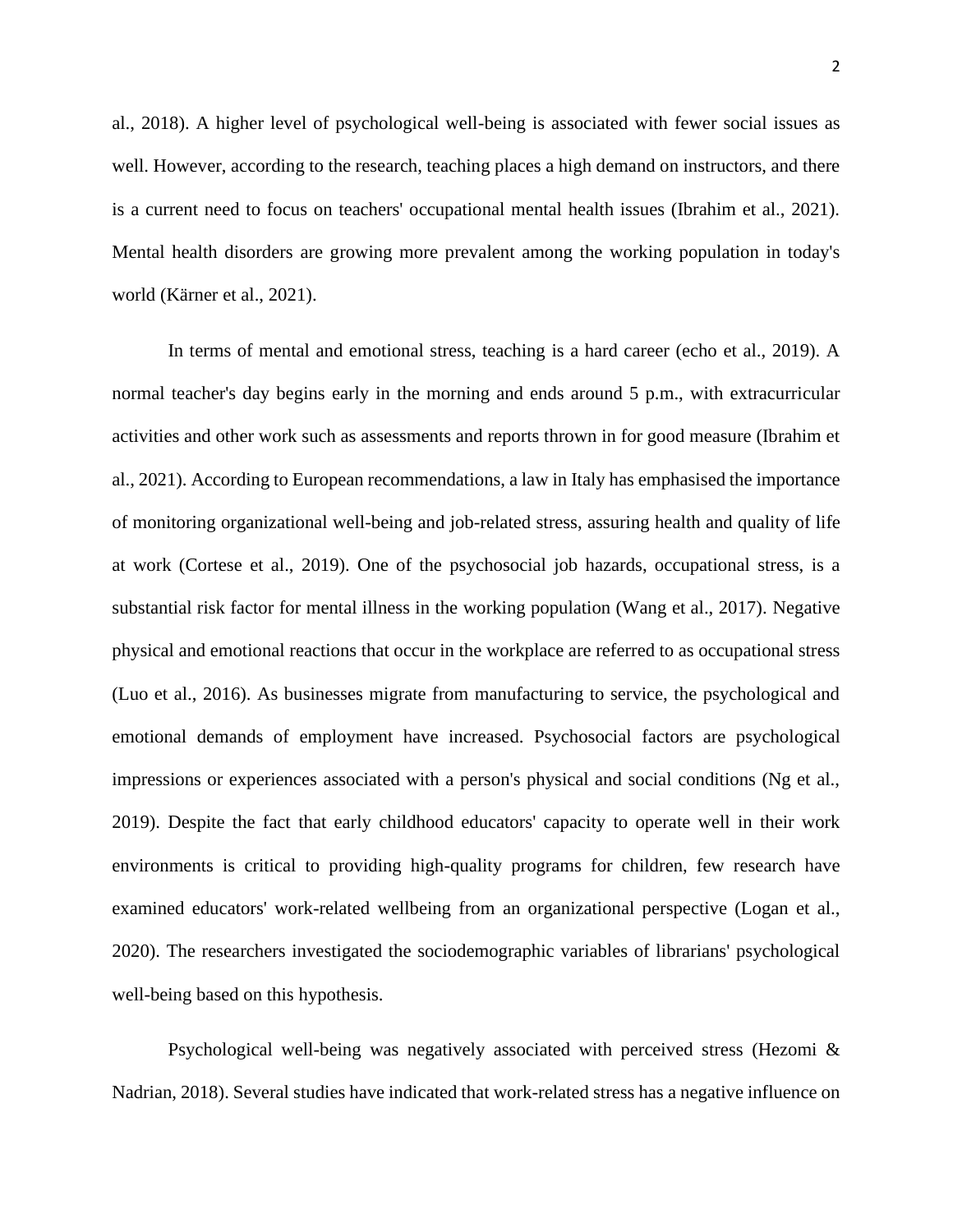workers' health and well-being, according to a group of researchers (Cortese et al., 2019). For the total sample of British and Iranian teachers, emotional control and psychological wellbeing were found to be significant predictors of work engagement, with psychological wellbeing appearing to be a superior predictor of work engagement (Greenier et al., 2021). Physical demands at work were found to be less essential than psychological demands in predicting psychological well-being (Ariza-Montes et al., 2018). Positive personality and positive coping were found to predict positive well-being, whereas negative coping and job demands were found to adversely predict wellbeing (Williams et al., 2017).

Job demands, job control, and social support all had a major impact on teachers' psychological well-being (Ibrahim et al., 2021). There are strong relationships between various working conditions and teachers' psychological well-being, some of which are beneficial and others that are detrimental (Kwon et al., 2021). Emotional intelligence and a positive restructured coping style were discovered to have a considerable effect on psychological well-being (Pauletto et al., 2021). Working conditions have a considerable impact on employee happiness (Hvali-Touzery et al., 2020). Despite the fact that both predictors had a unique effect on psychological well-being, teacher self-efficacy was found to be a better predictor of psychological well-being than collective teacher efficacy (Jalil et al., 2020). As a result of a positive safety climate, employees will be less weary and their psychological well-being will improve, and vice versa (Tamakloe et al., 2022). Work-family conflict has been proven to have a negative impact on psychological well-being, whilst job satisfaction has been shown to improve this link (Lizano, 2022). Gender has been shown to have a significant impact on happiness as well as health concerns (Diego, 2018). Peer support, well-designed organizational structures, and employee reward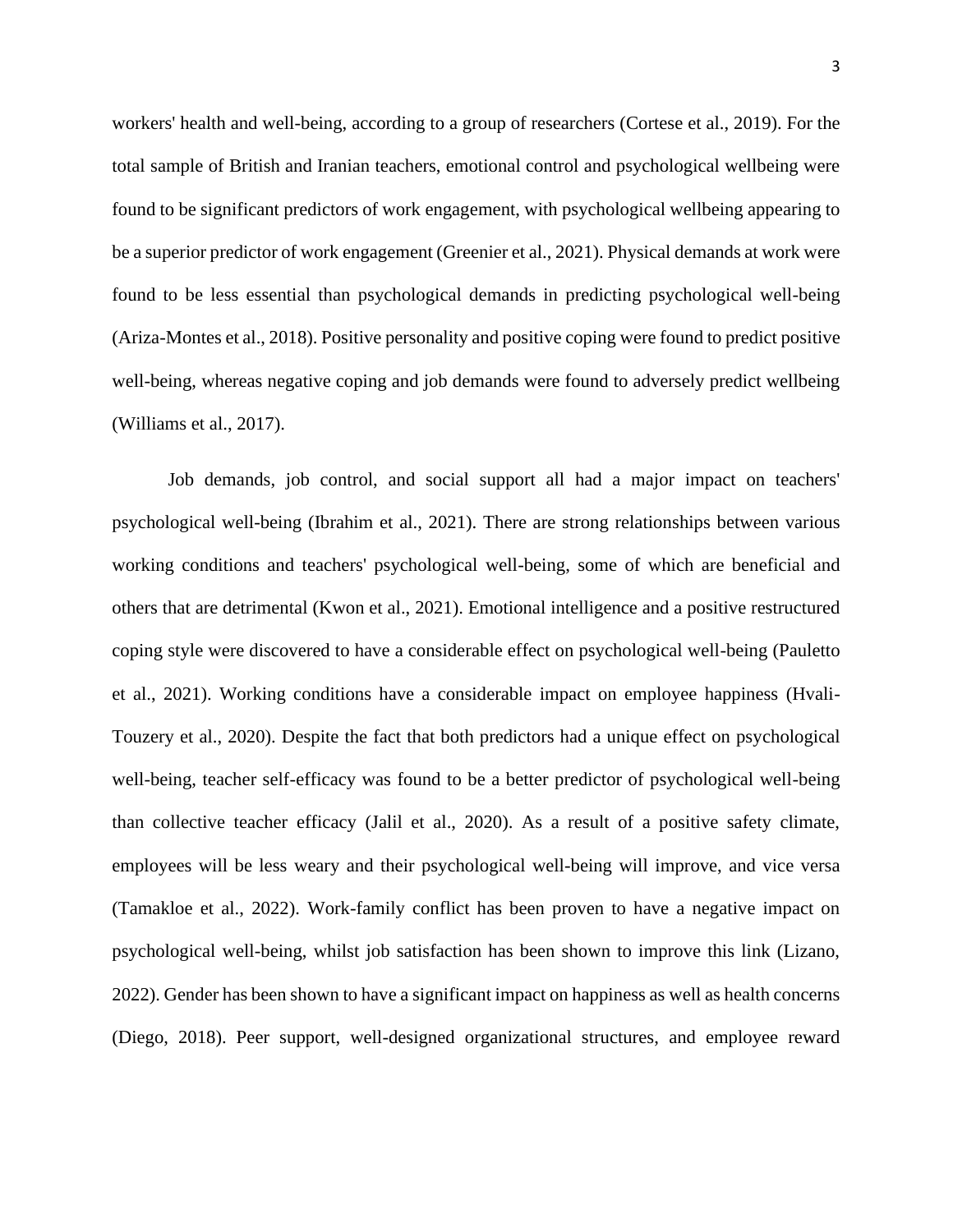systems have all been found to reduce the negative impact of poor working circumstances on workers' well-being (Schneider & Weigl, 2018).

It has been demonstrated that some elements influence workers' psychological well-being. However, according to the available literature at the time of this study, the sociodemographic factors of librarians' psychological well-being at various university libraries had not been investigated. As a result, this research is required.

#### **Materials and methods**

#### *Research design*

Because the inferences were based on the results of hypothesis testing, this study followed the scientific research paradigm. A quantitative research technique was used to guide the investigation in accordance with this scientific study paradigm. The study's goal was to see the influence of librarians' sociodemographic on their psychological well-being, therefore it employed an ex-post facto research design to do so. In recent years, similar studies have used similar paradigms, methods, and research designs (Ugwuanyi, Okeke, & Ageda, 2020; Ugwuanyi, Okeke, & Njeze, 2020).

#### *Participants*

The study participants comprised 145 librarians sampled from both Federal and state Universities in southeast Nigeria. The five (5) universities were sampled using a simple random sampling technique. From the sampled universities, the librarians both at senior and junior cadre were purposefully sampled to participate in the study.

#### *Measure*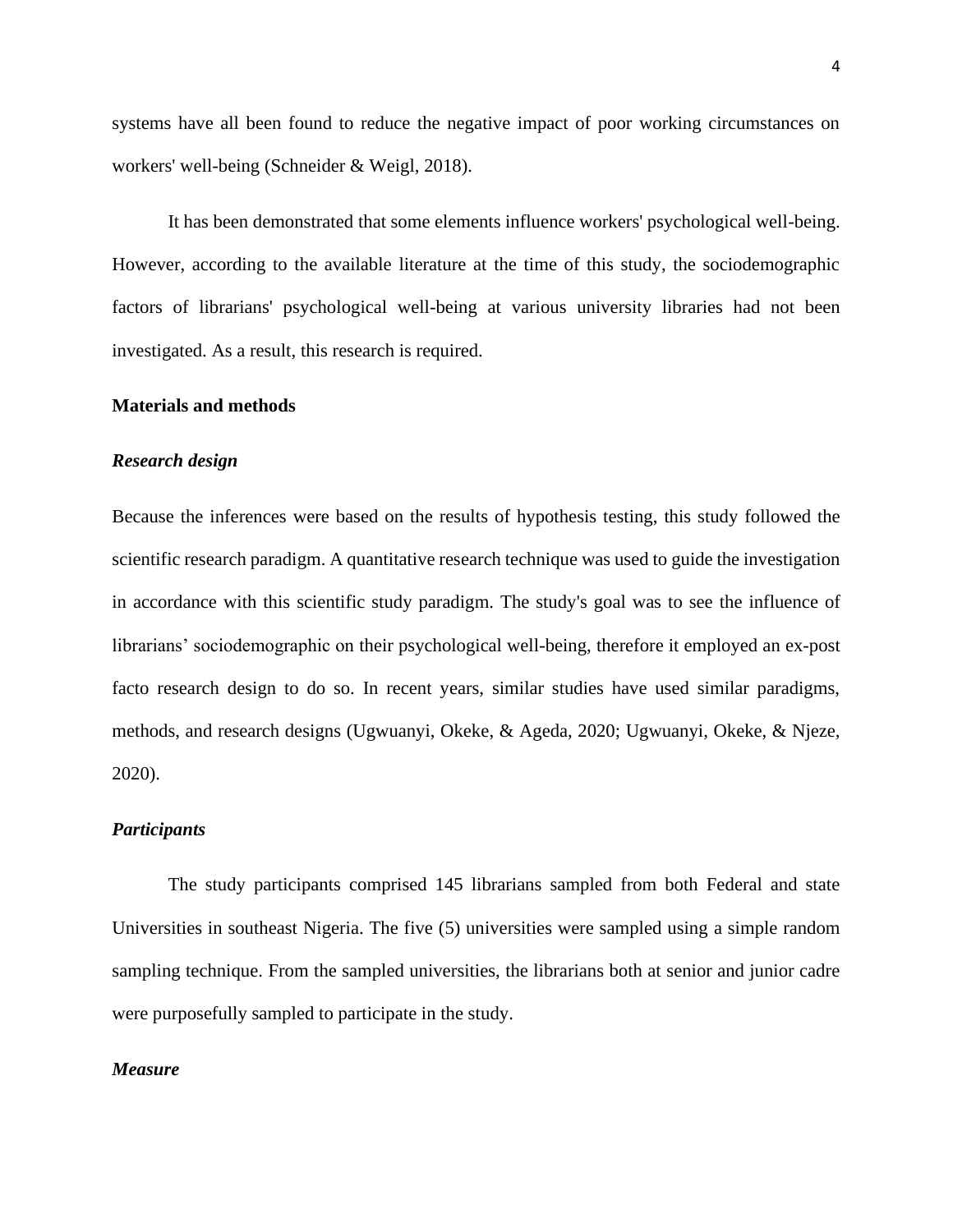The researcher created a 20-item psychological wellbeing scale (PWS) based on Ryff's (1989) psychological wellbeing measures. The items were categorized into four categories: highly agree, agree, disagree, and strongly disagree. For highly agree, agree, disagree, and strongly disagree, the response alternatives were weighted 4, 3, 2, and 1 respectively. The researchers created a demographic profile questionnaire to determine the demographic features of the librarians who participated in the study. The age and educational qualification of the participants are two of their features explored.

#### *Validity and Reliability of Measures*

Professionals in educational psychology, measurement, and assessment from the researchers' universities' colleges of education evaluated the measure to determine its face validity. The experts were entrusted with assessing the measures' elements in terms of their relevance to the study's objectives. They were asked to provide suggestions to assist the researchers in achieving their research goals. The draft instrument was revised as a result of the expert opinions, resulting in the final form of the instruments. Following that, 20 Ebonyi State primary school teachers were subjected to PWS trial testing to determine the measure's dependability. The data from the Nigerian sample was examined using the Cronbach alpha method, yielding an over reliability value of 0.82 for PWS.

#### *Ethical considerations*

In accordance with the university's ethical guidelines, the researchers sought ethical clearance from the University of Nigeria's Faculty of Education, as well as permission to conduct the study in primary schools. This meets the criteria set forth by the American Psychological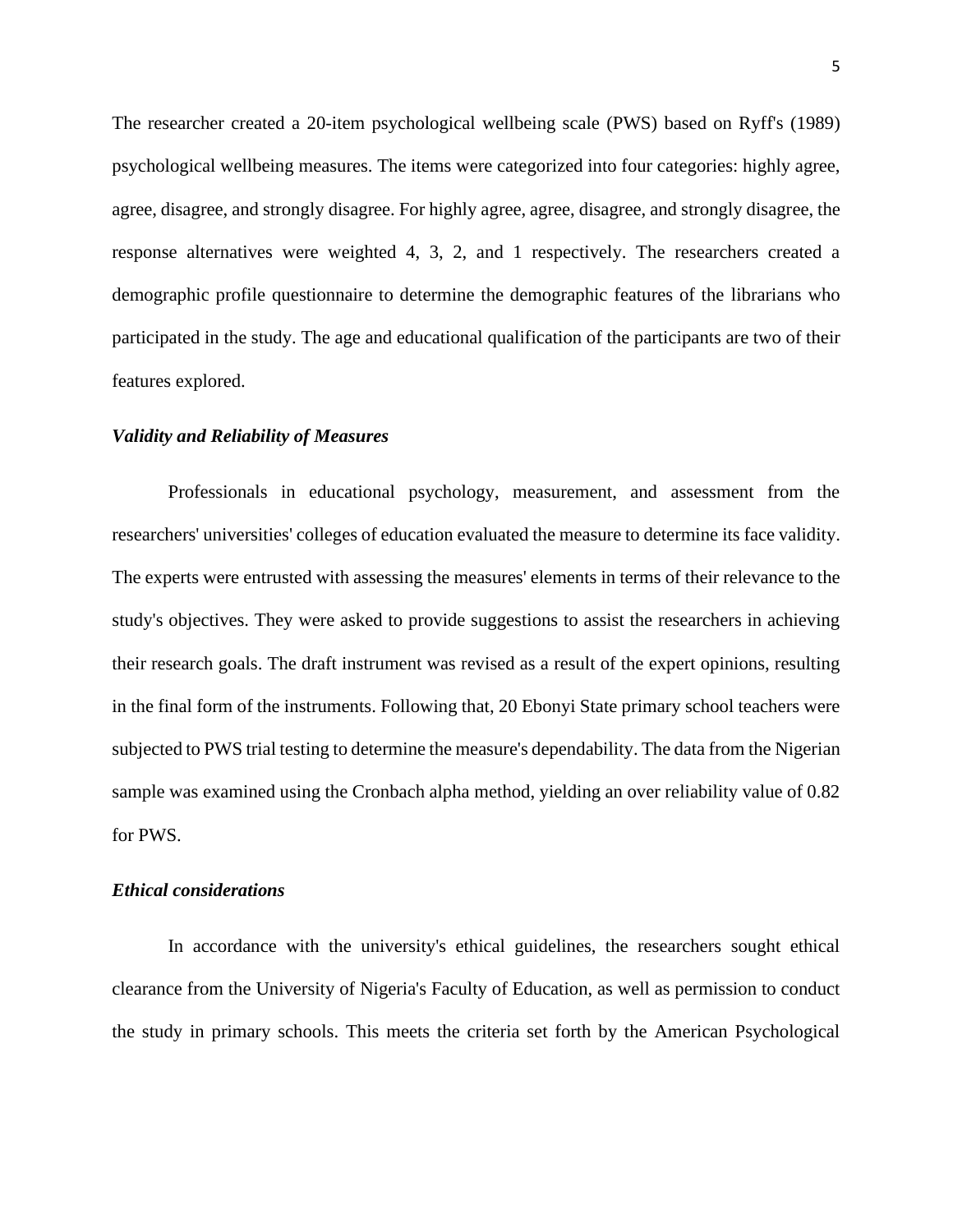Association for conducting human-related research. Before the actual data collection, the participants were given informed consent forms to fill out and sign.

#### *Procedure for data collection*

Prior to data collection, the researchers received ethical approval for the study as well as gatekeeper letters from the several elementary schools that were used in the study. It took around four weeks to collect all of the information. Each participant had 20 minutes to complete the measurements that they were given. The students took the tests in their classrooms and answered the surveys offline, according to the researchers. After they finished filling out the forms, they were allowed to pick up the completed copies on the spot.

#### *Method of data analysis*

Descriptive and inferential statistics were used to analyze the data. Specifically, mean was used to analyse the data to provide answers to the research questions while analysis of variance was used to test the corresponding hypotheses. A lot of researchers have adopted these statistical approaches (Ugwuanyi et al., 2021; Agboeze et al., 2021; Ene et al., 2021) in similar studies.

#### **Results**

#### *Table 1*

*Mean analysis of the influence of age on librarians' psychological wellbeing*

| Age range          | n  | Mean  | Std. Deviation |
|--------------------|----|-------|----------------|
| Below 25 years     | 13 | 51.25 | 6.48           |
| $26-35$ years      | 67 | 57.47 | 28.13          |
| 36-54 years        | 32 | 59.65 | 18.62          |
| 46 years and Above | 33 | 71.96 | 15.36          |

Table 1 shows that librarians who are below 25 years of age had mean psychological wellbeing of  $(M = 51.25, SD = 6.48)$ , those within the age range of 26 years to 35 years had mean psychological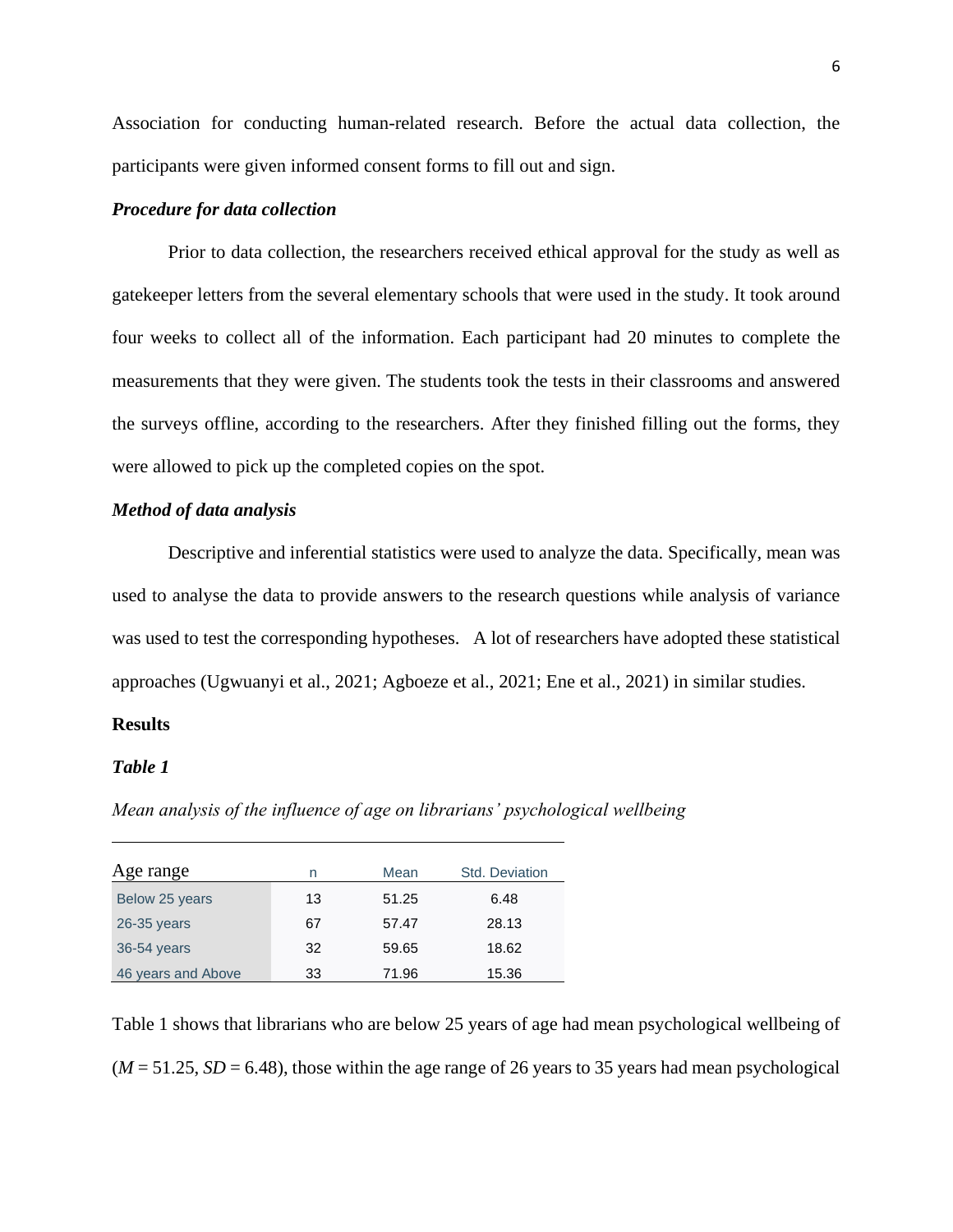wellbeing of ( $M = 57.47$ ,  $SD = 28.13$ ), librarians within the age range of 36-54 years had mean psychological wellbeing of  $(M = 59.65, SD = 18.62)$  and those who are 46 years and above had mean psychological wellbeing of  $(M = 71.96, SD = 15.36)$ .

# *Table 2*

*Analysis of variance of the influence of age on librarians' psychological wellbeing*

|                       | Sum of Squares | df  | Mean Square |       | Sig. |
|-----------------------|----------------|-----|-------------|-------|------|
| <b>Between Groups</b> | 2157.575       | 3   | 719.192     | 1.605 | .189 |
| <b>Within Groups</b>  | 112057.374     | 142 | 448.229     |       |      |
| Total                 | 114214.949     | 145 |             |       |      |

Table 2 revealed that age had no significant influence on the psychological wellbeing of school

librarians,  $F(3, 250) = 1.605$ ,  $p = .189$ .

## *Table 3*

*Mean analysis of the influence of qualification on librarians' psychological wellbeing*

| Qualifications    | Mean<br>n |       | Std. Deviation |
|-------------------|-----------|-------|----------------|
| Bachelor's degree | 65        | 61.29 | 2.82           |
| Master's degree   | 54        | 60.14 | 1.85           |
| Ph.D degree       | 11        | 66.19 | 2.99           |

Table 3 shows that librarians who possessed Bachelor's degree had mean psychological wellbeing of  $(M = 61.29, SD = 2.82)$ , those who possessed Master's degree had mean psychological wellbeing of ( $M = 60.14$ ,  $SD = 1.85$ ), and the librarians who possessed Ph.D degree had mean psychological wellbeing of  $(M = 66.19, SD = 2.99)$ 

# *Table 4*

*Analysis of variance of the influence of qualification on librarians' psychological wellbeing*

|                       | Sum of Squares |  | Mean Square |       |      |
|-----------------------|----------------|--|-------------|-------|------|
| <b>Between Groups</b> | 7840.589       |  | 2613.530    | 6.142 | .000 |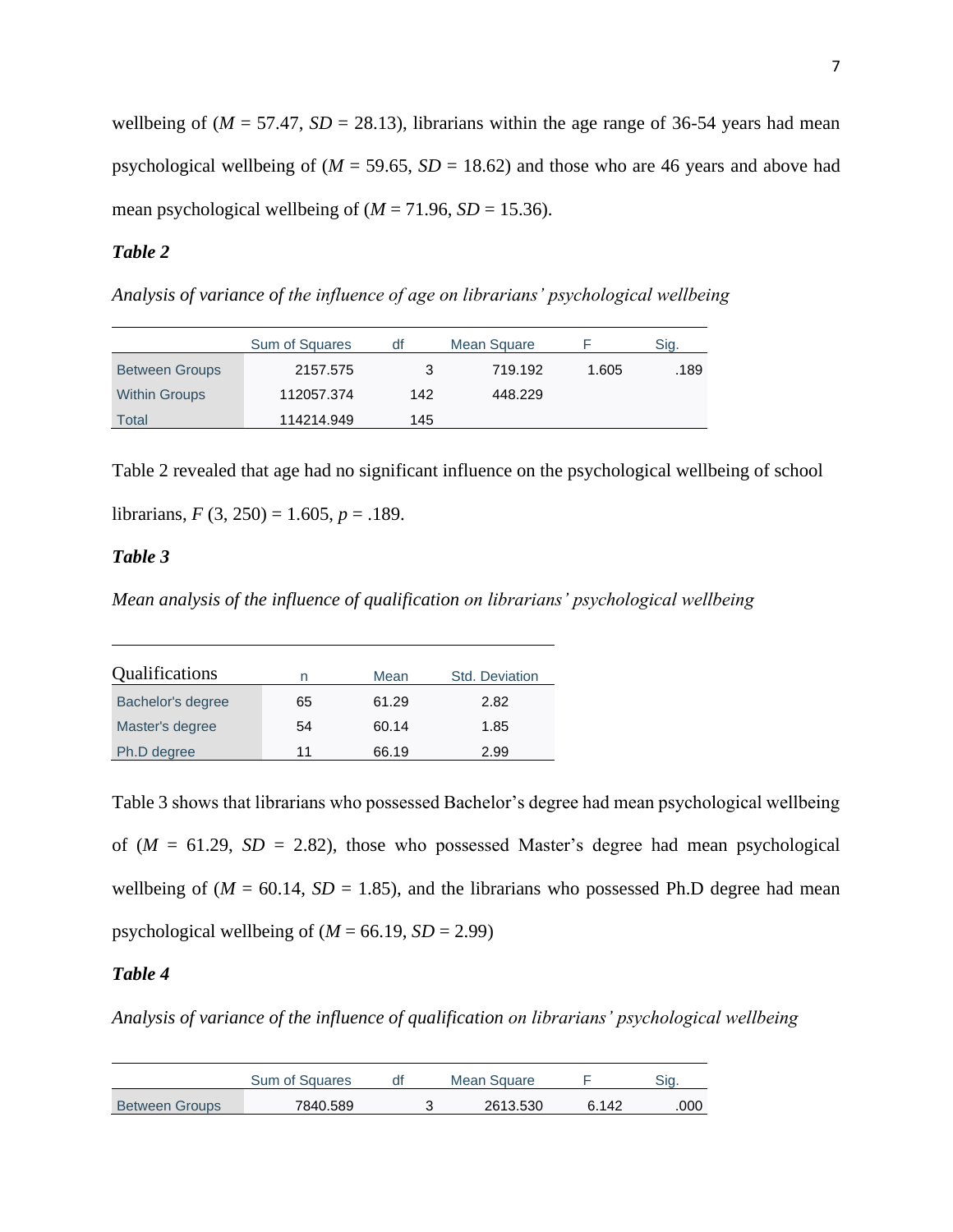| <b>Within Groups</b> | 106374.360 | 142 | 425.497 |  |
|----------------------|------------|-----|---------|--|
| Total                | 114214.949 | 145 |         |  |

Table 4 revealed that the qualifications of school librarians had a significant influence on their psychological wellbeing,  $F(3, 250) = 6.142$ ,  $p = .000$ .

#### **Discussion**

This research sought the influence of age and qualification on the psychological wellbeing of school librarians. The results of psychological wellbeing. The results showed that while age has no bearing on librarians' psychological well-being, qualification did. As a result, librarians' qualifications are a crucial driver of their psychological well-being. These findings imply that the psychological wellbeing is largely dependent on their qualification but not age. Workers' psychological and physical well-being, as well as their ability to connect with coworkers, are all influenced by psychosocial hazards, according to these findings. They can cause physical discomfort or illness, such as cardiovascular disease or musculoskeletal injury, as well as behavioral and psychological consequences like work burnout, anxiety disorders, and depression.

Buttressing these findings, employee well-being is intrinsically linked to their working situations (Hvali-Touzery et al., 2020). Employees will be less tired and their psychological wellbeing will increase as a result of a positive safety climate, and vice versa (Tamakloe et al., 2022). Work-family conflict has been found to be negatively related to psychological well-being, whereas job satisfaction has been found to improve this link (Lizano, 2022). Contrary to this result, it was also discovered that teachers' age had a substantial positive association with their psychological well-being, but their qualifications had no significant negative relationship. Gender has been demonstrated to have a significant impact on both happiness and health concerns, according to similar research (Diego, 2018).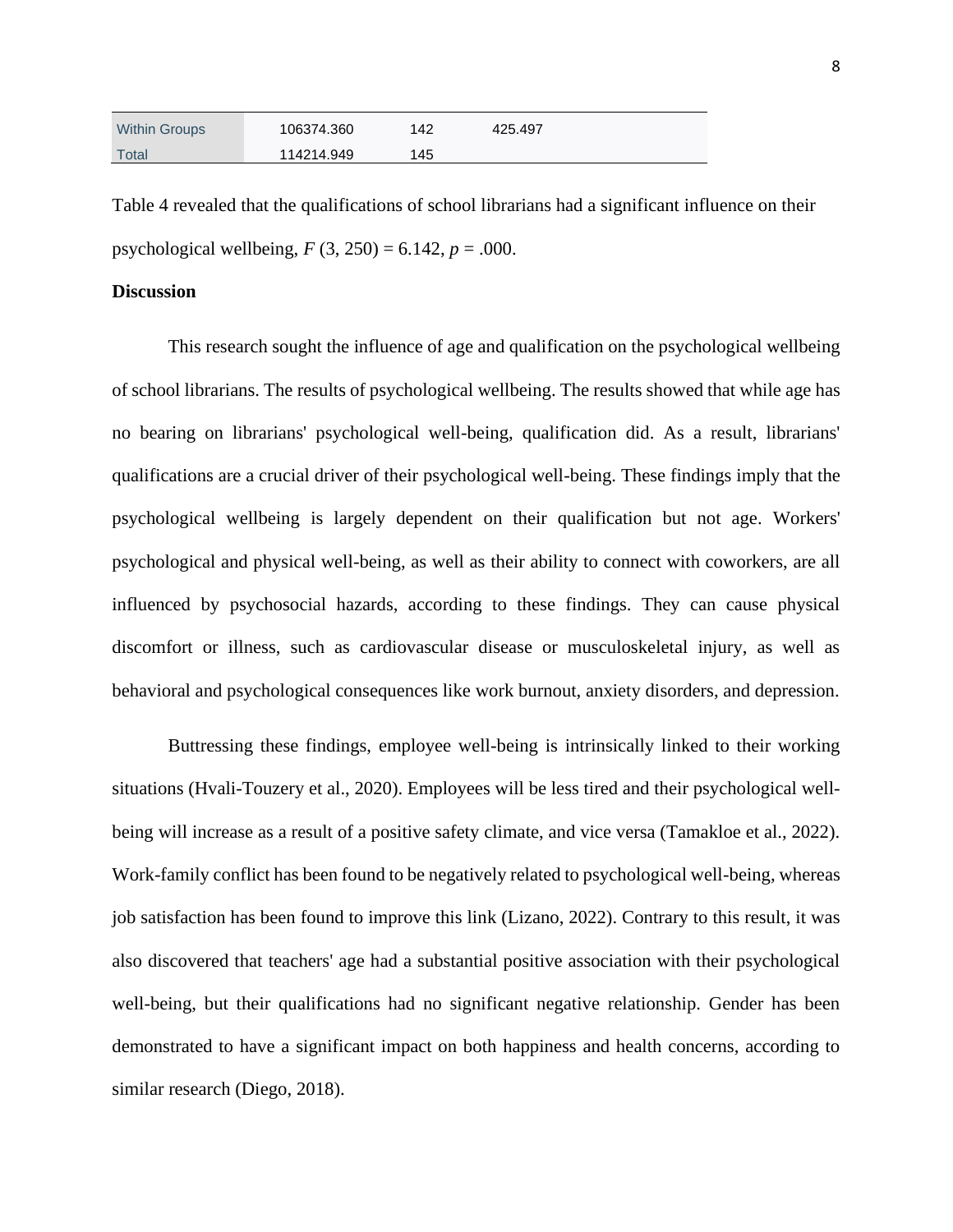According to a group of researchers, several studies have shown that work-related stress has a negative impact on workers' health and well-being (Cortese et al., 2019). Emotional control and psychological wellbeing were revealed to be significant predictors of job engagement in a complete sample of British and Iranian teachers, with psychological wellbeing appearing to be a superior predictor of work engagement (Greenier et al., 2021). Physical demands at work were found to be less important in predicting psychological well-being than psychological demands (Ariza-Montes et al., 2018). Positive personality and positive coping have been found to predict positive well-being, while negative coping and job demands have been found to negatively predict wellbeing (Williams et al., 2017).

#### **Conclusion and recommendations**

The results of this study show that school librarians' qualifications are a crucial driver of their psychological well-being. As a result, it was determined that librarians' psychological wellbeing is influenced by their level of education. Based on the foregoing, the researcher suggests that employers of labor make enough plans to evaluate the potential impact of qualification on librarians' psychological well-being during recruitment.

#### **References**

- Agboeze, M. U., Ugwuanyi, C. S., & Okeke, C. I. (2021). Psychometric Properties of Spence Children's Anxiety Scale in Nigerian Primary Schools: Implication for Community Development. *International Journal of Psychosocial Rehabilitation*, *25*(01), 564–574.
- Ariza-Montes, A., Arjona-Fuentes, J. M., Han, H., & Law, R. (2018). Work environment and wellbeing of different occupational groups in hospitality: Job Demand–Control–Support model. *International Journal of Hospitality Management*, *73*(January), 1–11.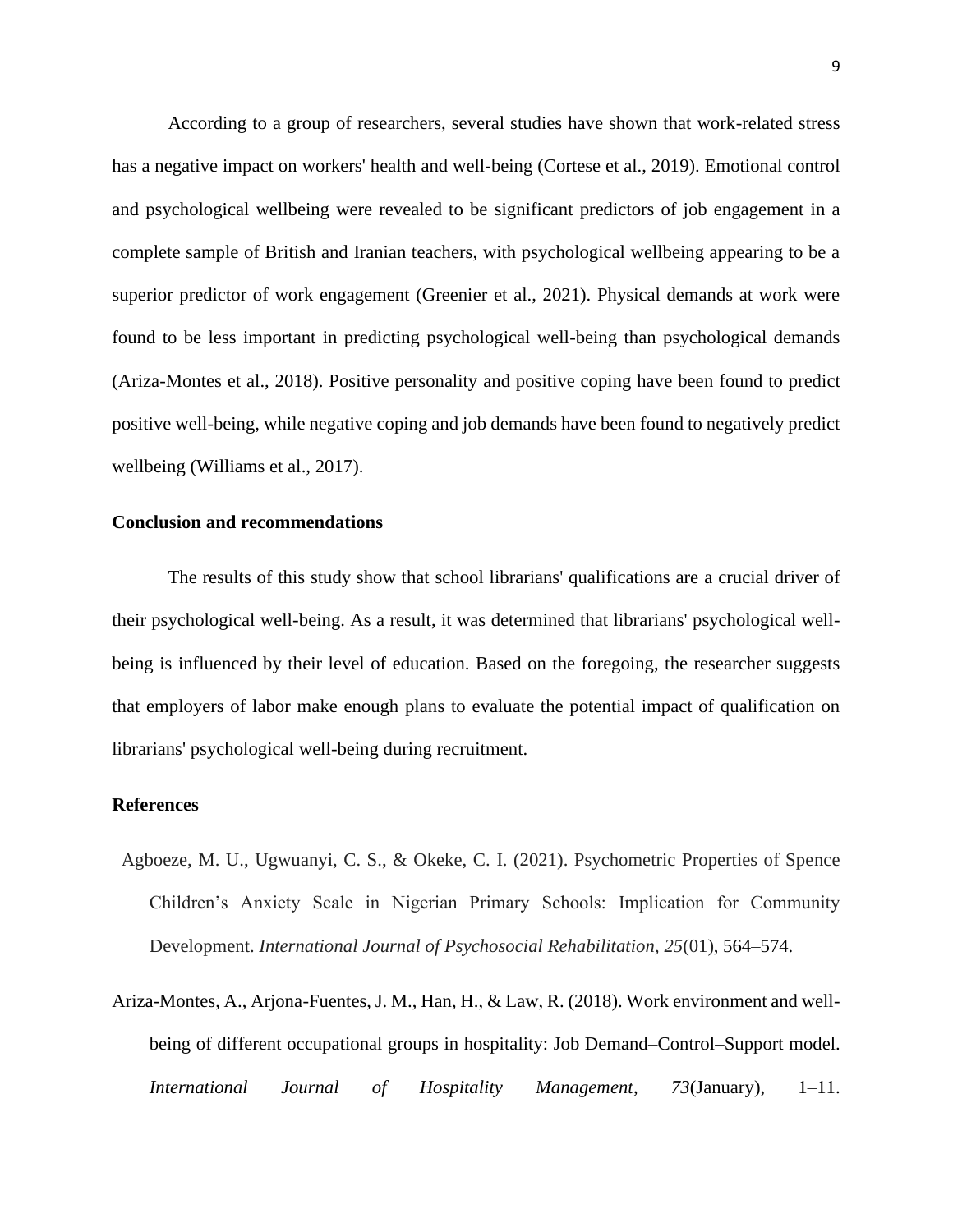https://doi.org/10.1016/j.ijhm.2018.01.010

- Čecho, R., Švihrová, V., Čecho, D., Novák, M., & Hudečková, H. (2019). Exposure to mental load and psychosocial risks in kindergarten teachers. *Zdravstveno Varstvo*, *58*(3), 120–128. https://doi.org/10.2478/sjph-2019-0016
- Cortese, C. G., Emanuel, F., Colombo, L., Bonaudo, M., Politano, G., Ripa, F., Avanzato, M., Dall'occo, F., Rinaudo, A., & Gianino, M. M. (2019). The evaluation of organizational wellbeing in an italian teaching hospital using the ANAC questionnaire. *International Journal of Environmental Research and Public Health*, *16*(6). https://doi.org/10.3390/ijerph16061056
- Gómez-Baya, D., Lucia-Casademunt, A. M., & Salinas-Pérez, J. A. (2018). Gender differences in psychological well-being and health problems among European health professionals: Analysis of psychological basic needs and job satisfaction. *International journal of environmental research and public health*, *15*(7), 1474. https://doi.org/10.3390/ijerph15071474
- Ene, C. U., Ugwuanyi, C. S., Okeke, C. I., Nworgu, B. G., Okeke, A. O., Agah, J. J., ... & Ekwueme, U. H. (2021). Factorial Validation of Teachers' Self-Efficacy Scale Using Pre-Service Teachers: Implications for Teacher Education Curriculum. *International Journal of Higher Education*, *10*(1), 113-121. https://doi.org/10.5430/ijhe.v10n1p113
- Greenier, V., Derakhshan, A., & Fathi, J. (2021). Emotion regulation and psychological well-being in teacher work engagement: A case of British and Iranian English language teachers. *System*, *97*, 102446. https://doi.org/10.1016/j.system.2020.102446
- Hezomi, H., & Nadrian, H. (2018). What determines psychological well-being among Iranian female adolescents? Perceived stress may overshadow all determinants. *Health Promotion*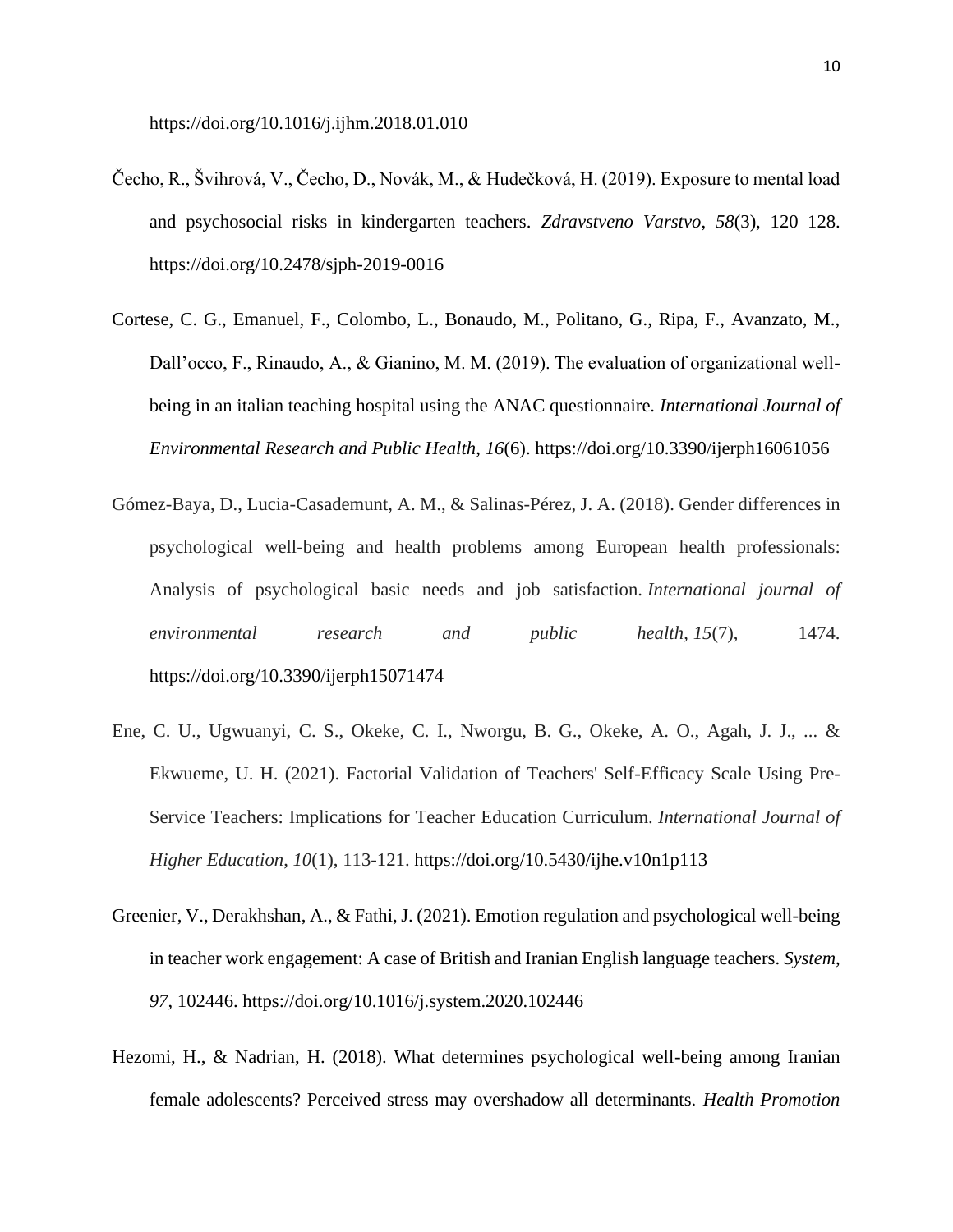*Perspectives*, *8*(1), 79–87. https://doi.org/10.15171/hpp.2018.10

- Huppert, F. A. (2009). Psychological Well-being: Evidence Regarding its Causes and Consequences. *Applied Psychology: Health and Well-Being*, *1*(2), 137–164. https://doi.org/10.1111/j.1758-0854.2009.01008.x
- Hvalič-Touzery, S., Babnik, K., Pivač, S., & Skela-Savič, B. (2020). Measuring individual and work-related correlates of employees' well-being with a short form of the psychological general well-being index: A pilot validation study in Slovenia. *Human Systems Management*, *39*(2), 265–275. https://doi.org/10.3233/HSM-190721
- Jalil, F., Ali D., & Arash, S.A. (2020). Investigating a structural model of self-efficacy, collective efficacy, and psychological well-being among Iranian EFL Teachers. *Iranian Journal of Applied Language Studies (IJALS), 12*(1), 123-150. https://doi.org/10.22111/IJALS.2020.5725-
- Ibrahim, R. Z. A. R., Zalam, W. Z. M., Foster, B., Afrizal, T., Johansyah, M. D., Saputra, J., Bakar, A. A., Dagang, M. M., & Ali, S. N. M. (2021). Psychosocial work environment and teachers' psychological well-being: The moderating role of job control and social support. *International Journal of Environmental Research and Public Health*, *18*(14), 1–19. https://doi.org/10.3390/ijerph18147308
- Kärner, T., Bottling, M., Friederichs, E., & Sembill, D. (2021). Between Adaptation and Resistance: A Study on Resilience Competencies, Stress, and Well-Being in German VET Teachers. *Frontiers in Psychology*, *12*(July). https://doi.org/10.3389/fpsyg.2021.619912
- Kubzansky, L. D., Huffman, J. C., Boehm, J. K., Hernandez, R., Kim, E. S., Koga, H. K., Feig, E. H., Lloyd-Jones, D. M., Seligman, M. E. P., & Labarthe, D. R. (2018). Positive Psychological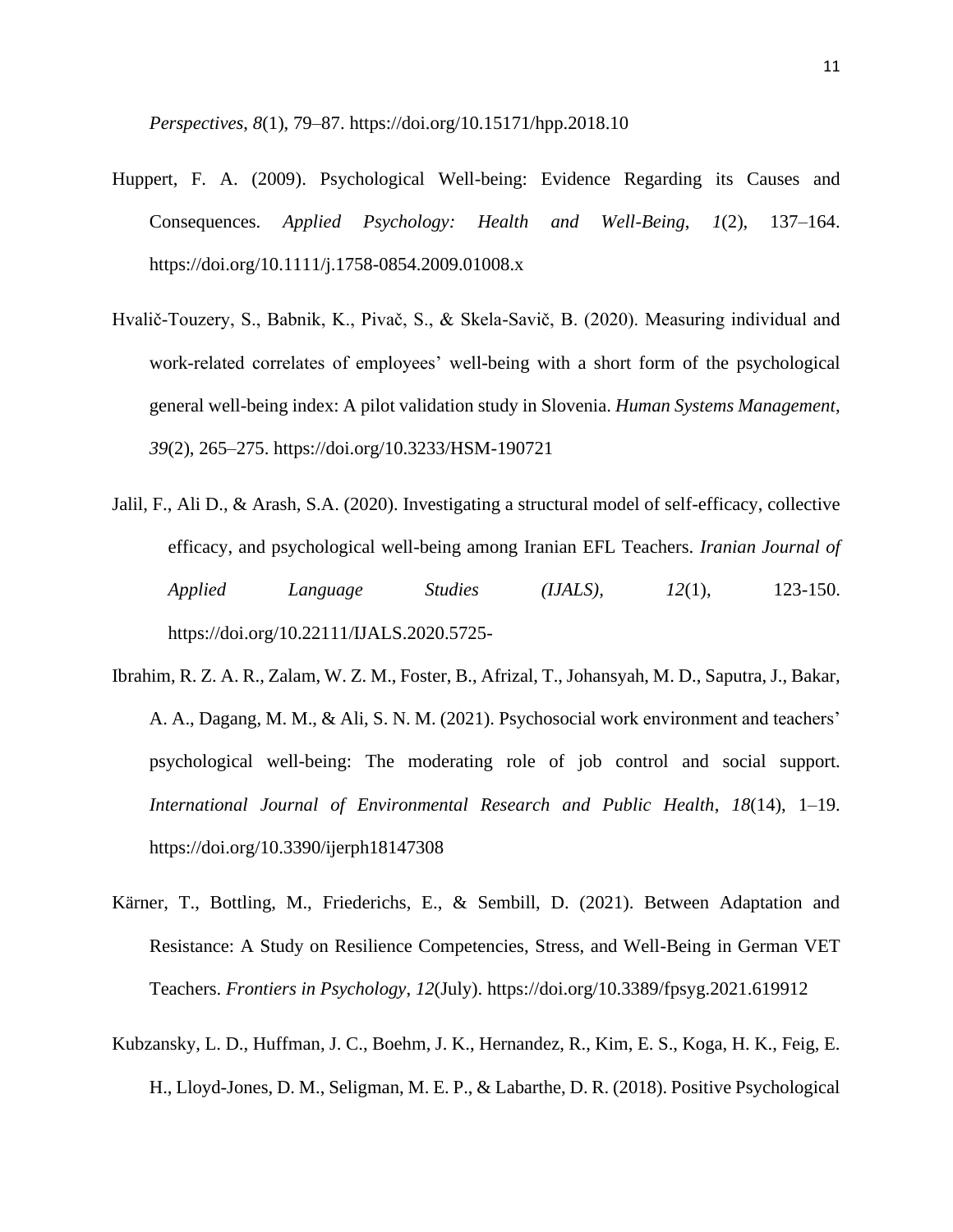Well-Being and Cardiovascular Disease: JACC Health Promotion Series. *Journal of the American College of Cardiology*, *72*(12), 1382–1396. https://doi.org/10.1016/j.jacc.2018.07.042

- Kwon, K. A., Ford, T. G., Jeon, L., Malek-Lasater, A., Ellis, N., Randall, K., Kile, M., & Salvatore, A. L. (2021). Testing a holistic conceptual framework for early childhood teacher well-being. *Journal of School Psychology*, *86*(January), 178–197. https://doi.org/10.1016/j.jsp.2021.03.006
- Lizano, E. L. (2022). The impact of work-family conflict on psychological well-being : a crosssectional study of Salvadoran social workers cross-sectional study of Salvadoran social workers. *Journal of Ethnic & Cultural Diversity in Social Work*, *31*(1), 51–61. https://doi.org/10.1080/15313204.2020.1827333
- Logan, H., Cumming, T., & Wong, S. (2020). Sustaining the Work-Related Wellbeing of Early Childhood Educators: Perspectives from Key Stakeholders in Early Childhood Organisations. *International Journal of Early Childhood*, *52*(1), 95–113. https://doi.org/10.1007/s13158- 020-00264-6
- Luo, H., Yang, H., Xu, X., Yun, L., Chen, R., Chen, Y., Xu, L., Liu, J., Liu, L., Liang, H., Zhuang, Y., Hong, L., Chen, L., Yang, J., & Tang, H. (2016). *Relationship between occupational stress and job burnout among rural-to- urban migrant workers in Dongguan , China : a cross-sectional study*. 1–8. https://doi.org/10.1136/bmjopen-2016-012597
- Matsuo, M., Tanaka, G., Tokunaga, A., Higashi, T., Honda, S., Shirabe, S., Yoshida, Y., Imamura, A., Ishikawa, I., & Iwanaga, R. (2021). Factors associated with kindergarten teachers' willingness to continue working. *Medicine*, *100*(35), e27102.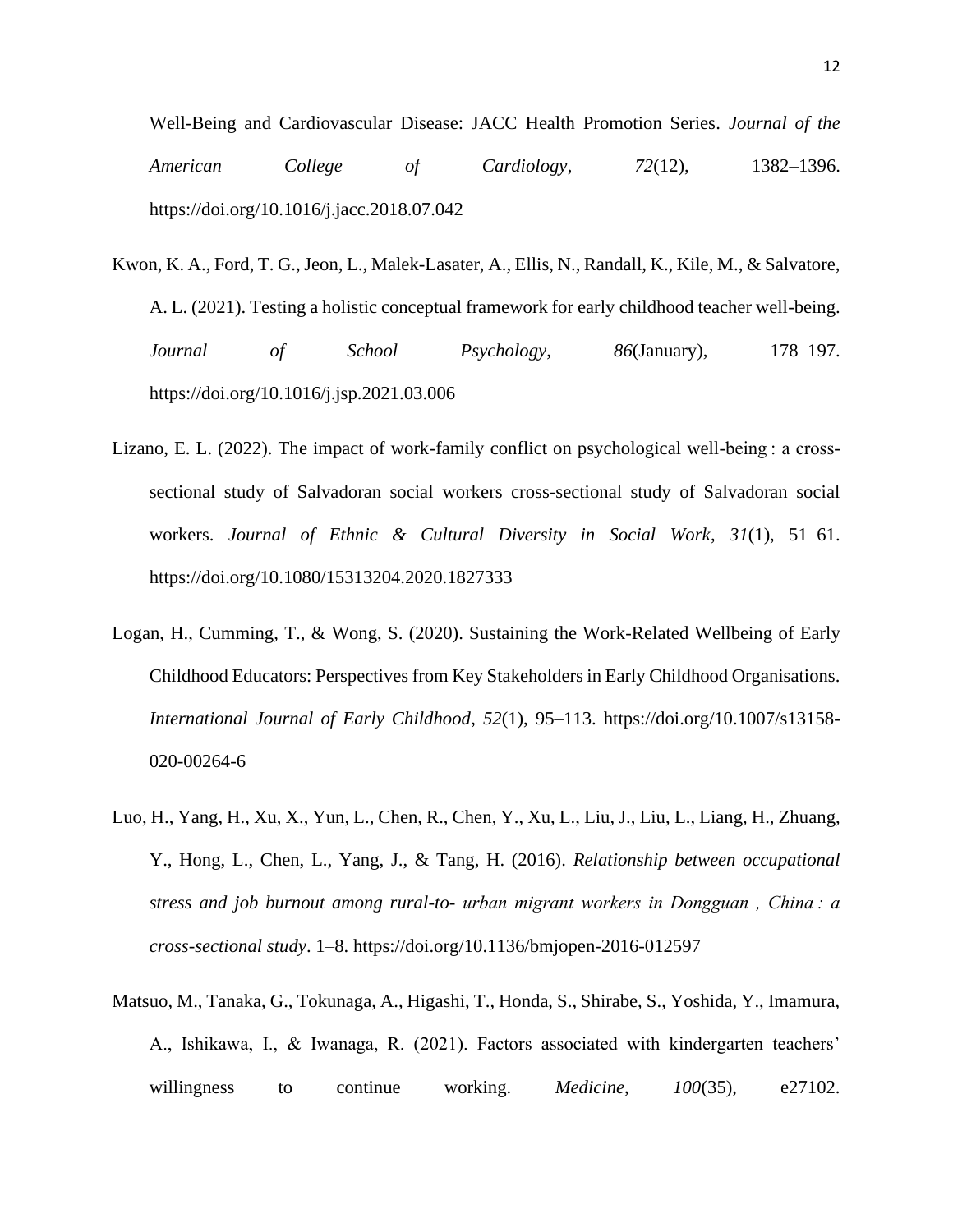- Ng, Y. M., Voo, P., & Maakip, I. (2019). Psychosocial factors, depression, and musculoskeletal disorders among teachers. *BMC Public Health*, *19*(1), 1–10. https://doi.org/10.1186/s12889- 019-6553-3
- Pauletto, M., Grassi, M., Passolunghi, M. C., & Penolazzi, B. (2021). Psychological well-being in childhood: The role of trait emotional intelligence, regulatory emotional self-efficacy, coping and general intelligence. *Clinical Child Psychology and Psychiatry*, *26*(4), 1284–1297. https://doi.org/10.1177/13591045211040681
- Schneider, A., & Weigl, M. (2018). *Associations between psychosocial work factors and provider mental well-being in emergency departments : A systematic review*. 1–22.
- Sun, C., Hon, C. K. H., Way, K. A., Jimmieson, N. L., & Xia, B. (2022). The relationship between psychosocial hazards and mental health in the construction industry : A meta-analysis. *Safety Science*, *145*(February 2021), 105485. https://doi.org/10.1016/j.ssci.2021.105485
- Tamakloe, S. A., Amponsah-tawiah, K., & Mensah, J. (2022). Safety Climate and Psychological Well-Being Among Workers in the Ghanaian Aviation Industry : Does Fatigue. *Occupational Health Science*, *0123456789*. https://doi.org/10.1007/s41542-022-00110-2
- Ugwuanyi, C. C., Ugwuanyi, C. S., Onu, E. A., Kalu, I. A., Eze, B. A., Ani, M. I., ... & Eze, U. N. (2021). Factorial validation of sense of community scale using Nigerian mathematics, science, and social science education students: Implication for educational administrators and evaluators. *Journal of Community Psychology*.
- Ugwuanyi, C. S., Okeke, C. I., & Ageda, T. A. (2020). Motivation and Self-efficacy as Predictors